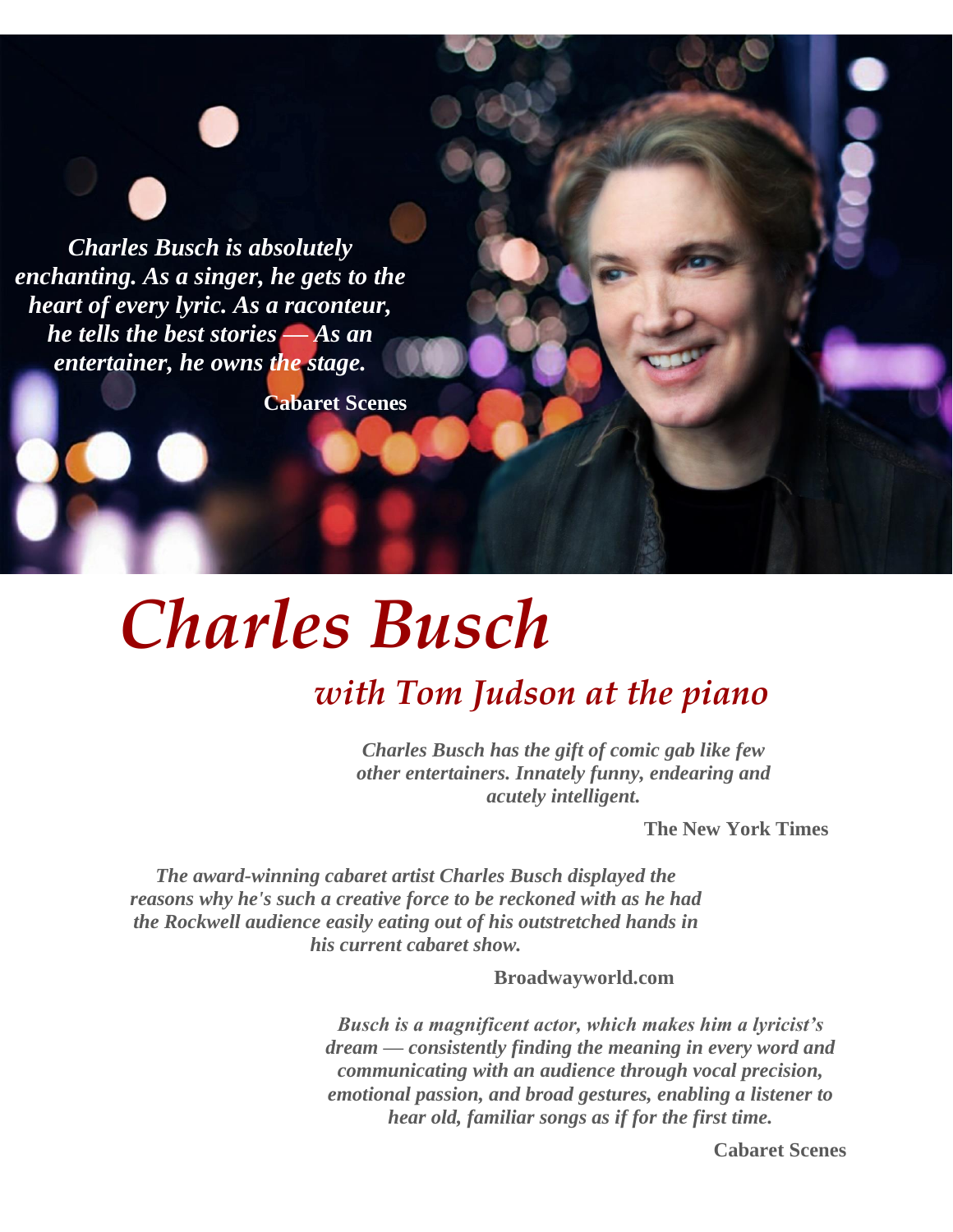

**CHARLES BUSCH** is the author and star of such plays as *The Divine Sister, Vampire Lesbians of Sodom, The Tribute Artist* and *The Tale of the Allergist's Wife,* which ran for nearly two years on Broadway and received a Tony nomination for Best Play. He wrote and starred in the film versions of his plays, *Psycho Beach Party* and *Die Mommie Die,* the latter of which won him the Best Performance Award at the Sundance Film Festival. In 2003, Mr. Busch received a special Drama Desk Award for career achievement as both performer and playwright. He is also the subject of the acclaimed documentary film *The Lady in Question is Charles Busch*. He is a two-time MAC award

winner and has performed his cabaret act in many cities including San Francisco, Los Angeles, Chicago, New Orleans, Atlanta, Philadelphia, London, Paris and New York. In winter of 2016, his show *The Lady at the Mic* premiered at Jazz at Lincoln Center's American Songbook series. His first CD, Charles Busch Live at *Feinstein's 54 Below,* has been released by Broadway Records. [charlesbusch.com](http://www.charlesbusch.com/)

**TOM JUDSON** has appeared on Broadway in the Roundabout Theater production of *Cabaret* at Studio 54. He toured the country in that show and in *42nd Street*. He composed the score to Whit Stillman's indie film classic *Metropolitan* and has written songs for Sesame Street, Ann Magnuson, Lisa Kron and many others. Tom is also an author (Laid Bare), magazine columnist and Huffington Post contributor.



*After keeping the crowd laughing for well on twenty minutes, Charles suddenly announces he'll sing a song by Johnny Mercer and Harold Arlen. Launching into "I Wonder What Became of Me," he chills the room in a blink, wringing wrenching poignancy where there once were bawdy stories.*

**Edge on the Net**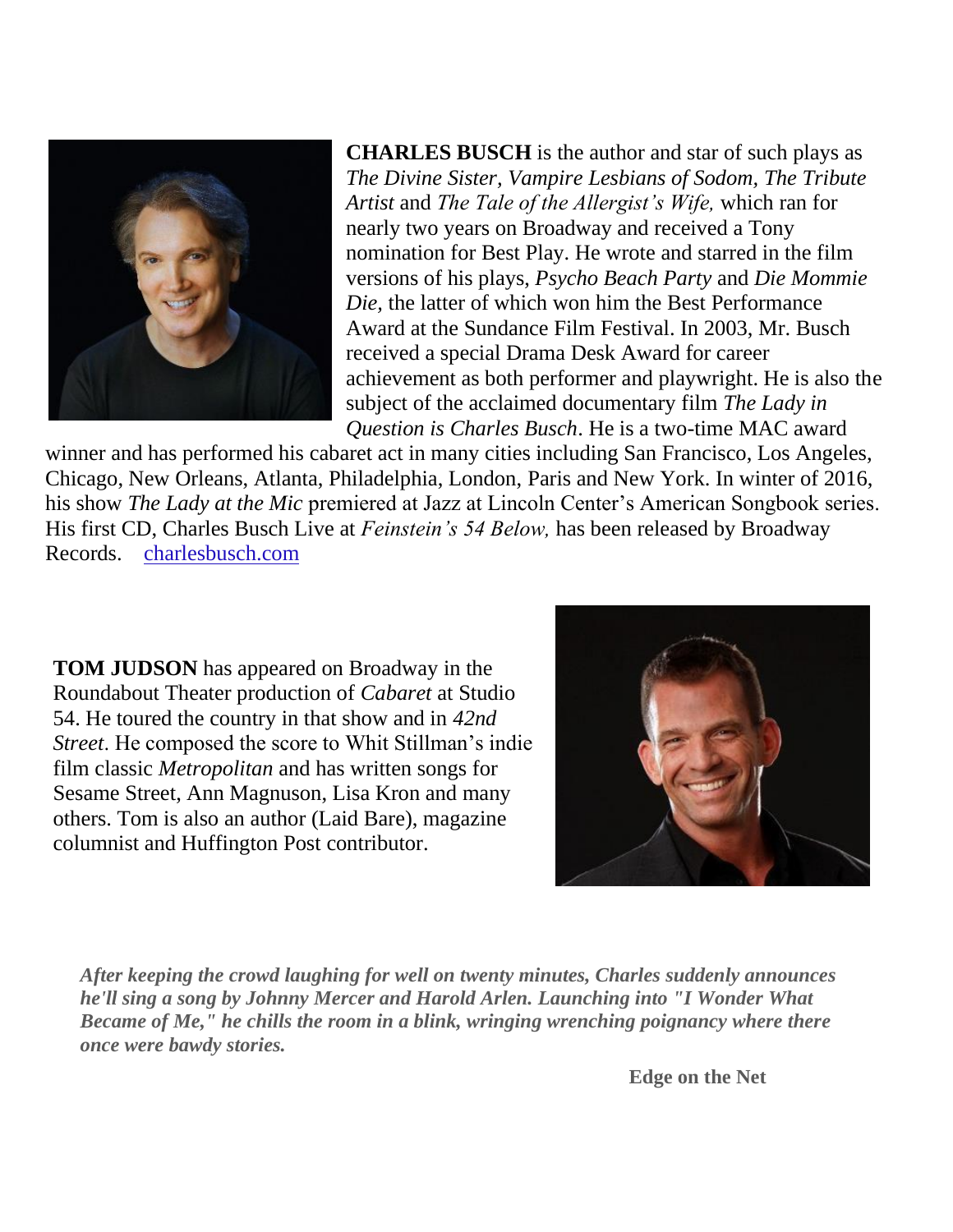

## **"CHARLES BUSCH: NATIVE NEW YORKER"**

Actor/playwright/cabaret entertainer, Tony nominee and two-time MAC Award winner Charles Busch appears in a musical entertainment that gets to the essence of this legendary theatrical figure. Through an eclectic songbook from the seventies and early eighties, Busch unfolds an outrageously comic yet also poignant tale of his early years striving to find a place for himself in show business. Songs include the work of Michel Legrand, Rupert Holmes, Stephen Sondheim, Jim Croce among the best of Broadway, film and pop. He will be joined by his longtime musical director Tom Judson.

The New York Times *Charles Busch's New Phase Isn't Drag. It's Green Paisley* By Elysa Gardner

*"Perched on a stool on the stage of Feinstein's/54 Below, Charles Busch eased into the first bars of Diana Ross's torchy 1973 hit "Touch Me in the Morning," his voice soft and husky, his delivery relaxed but rueful.... "* [Read More](https://www.nytimes.com/2019/02/05/arts/music/charles-busch-native-new-yorker-cabaret.html)





Cabaret Scenes *Charles Busch: Native New Yorker* Reviewed by David Hurst

*"It's the rare actor who can take an audience from the heights of hilarity to the depths of despair in the blink of an eye, but Charles Busch is such a performer..."* Read [More](http://cabaretscenes.org/2019/02/19/charles-busch-native-new-yorker/)



## **CHARLES BUSCH, MY KINDA 60'S**

*So Happy Together, Two for the Road* and *Anyone Who Had a Heart*, are some of the songs spotlighted as Charles weaves tales of his childhood and adolescence through the lens of the tumultuous decade of the 1960's. The eclectic songbook from Broadway to Pop includes some of the best of Burt Bacharach, Henry Mancini, Motown, and Kander and Ebb.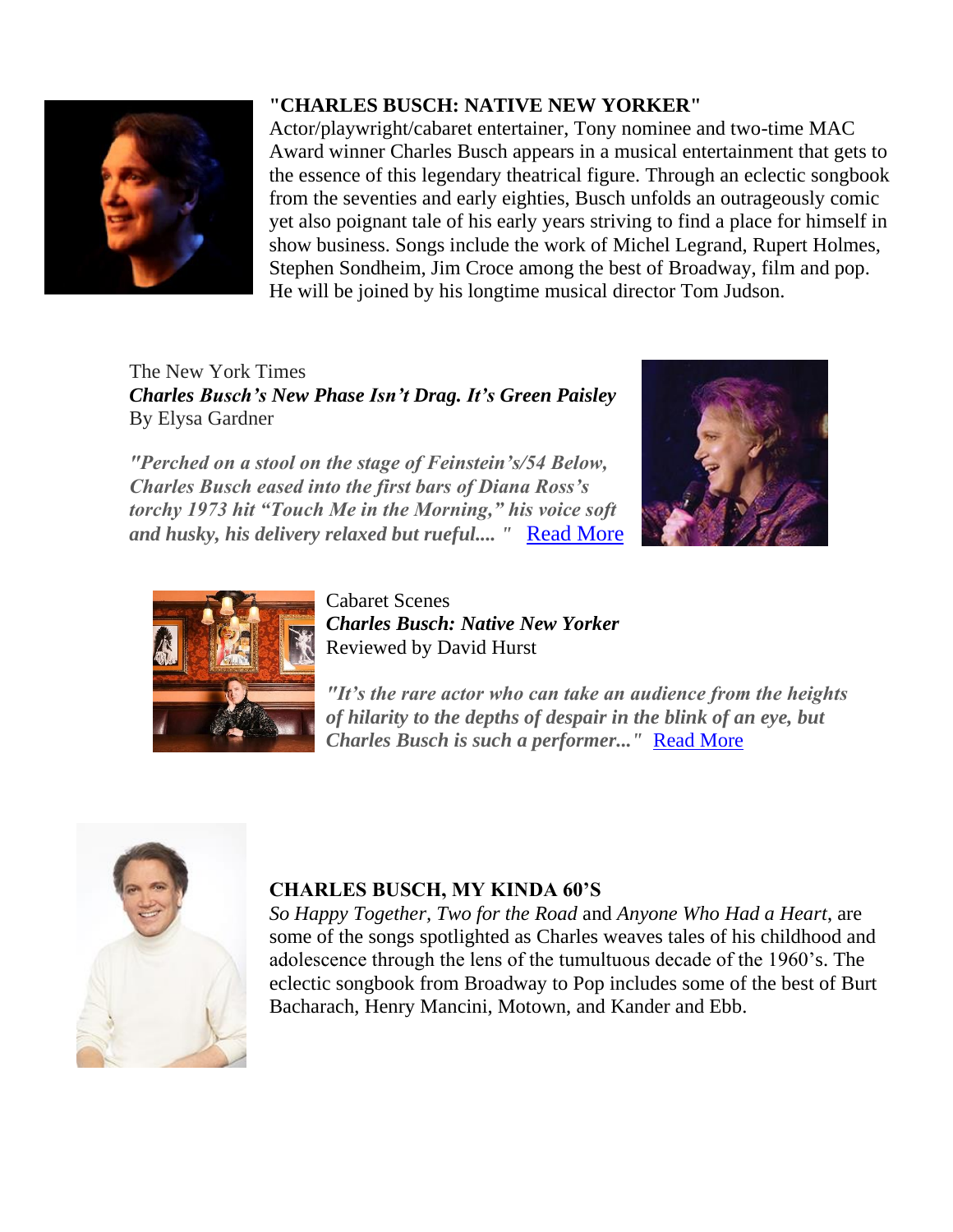

## "**THE LADY AT THE MIC"**

Charles and Tom created a new show for Lincoln Center's American Songbook series, titled *The Lady at the Mic*. In this show, both humorous and poignant, they pay tribute through song and personal reminiscence to five extraordinary and much missed women: Elaine Stritch, Polly Bergen, Mary Cleere Haran, Julie Wilson, and Joan Rivers.

"This show is the perfect next chapter in a career that has made Busch one of the most sought after cabaret acts in the city, producing evenings filled with "pleasures to be savored" (New York Times).

Some of the songs included are *Bill*, *A Parade in Town*, *Sail Away*, *I'm Old Fashioned*, *Too Many Mornings* and *Quiet, Please*, *There's A Lady Onstage*.

#### Videos





## **Charles Busch Live at Feinstein's / 54 Below with Tom Judson at the piano**

**Available on [Amazon,](https://www.amazon.com/Charles-Busch-Live-Feinsteins-Below/dp/B01MXCT4W5/ref%3Dsr_1_1?ie=UTF8&qid=1480988834&sr=8-1&keywords=charles%2Bbusch%2Blive%2Bat%2B54%2Bbelow) [iTunes](https://itunes.apple.com/us/album/live-at-feinsteins-54-below/id1181827842?app=itunes&ign-mpt=uo%3D4) and [BroadwayRecords.com](http://www.broadwayrecords.com/cds/charles-busch-live-at-feinsteins54-below?category=54%2BBelow)**